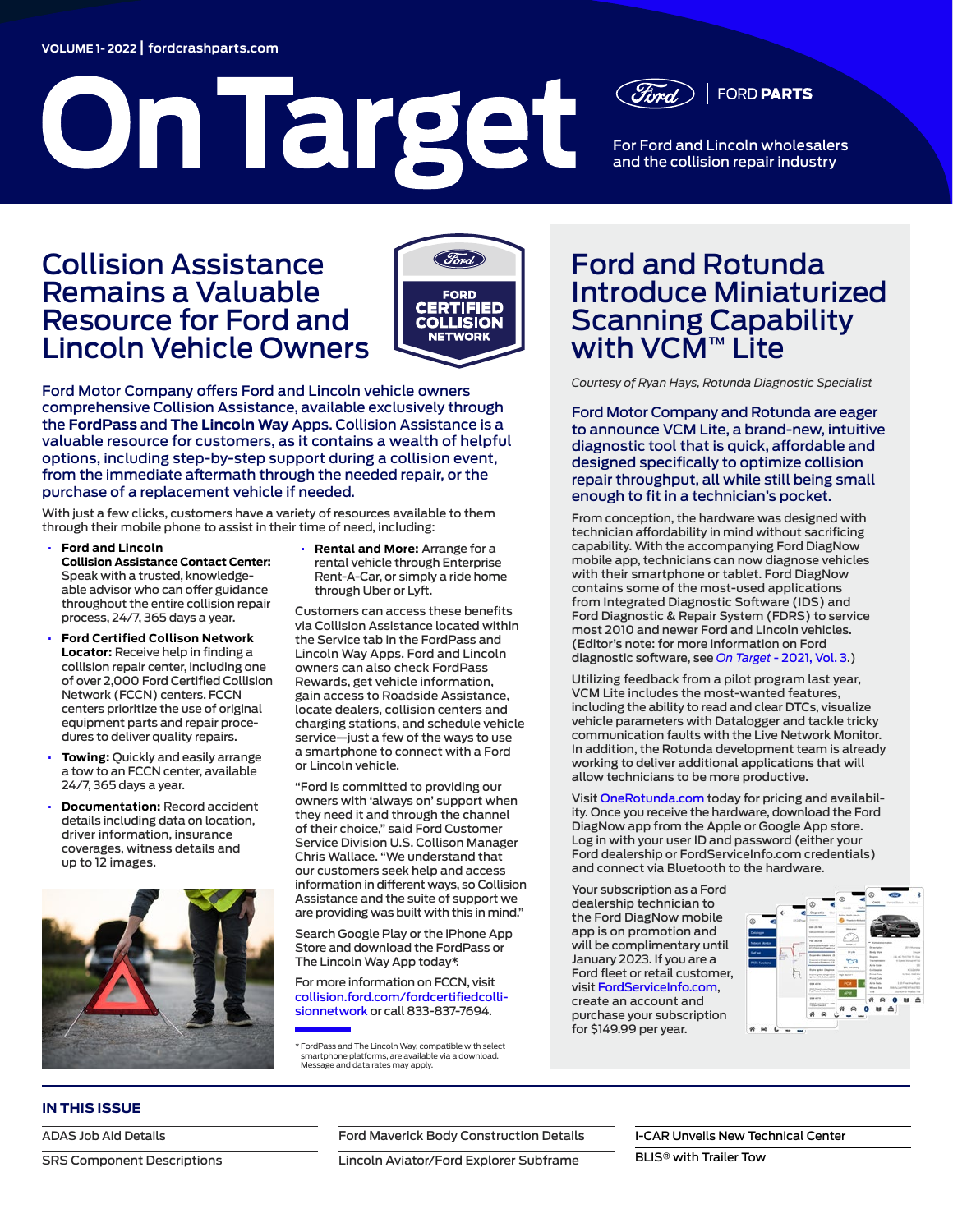# <span id="page-1-0"></span>ADAS Job Aid Details

Late last year, Ford Motor Company created three new job aids, focusing on battery electric vehicle (BEV) under-body high-voltage (HV) battery inspections, and repairs involving Ford and Lincoln vehicles equipped with advanced driver assistance systems (ADAS), with and without glass. (*Editor's note:* see *On Target*[, 2021 - Vol. 4\)](https://fordcrashparts.com/wp-content/uploads/2021/12/On-Target-2021-Vol.-4-FINAL2-12-15-21.pdf).

Here, we take a deeper look at the job aid on driver assistance systems (with glass).

These systems help warn drivers and mitigate road hazards. The components of these systems may require additional calibration steps or vehicle programming after the component or related components have been removed, replaced or serviced. The following information—excerpted directly from the job aid—covers component descriptions and locations, as well as the required calibration steps of each advanced driving support system.

The information in the new job aids is intended for reference only and repairers are reminded that when servicing or calibrating any ADAS component, the detailed procedures contained in the *Ford Workshop Manual (WSM)*—accessible through [Motorcraftservice.com](https://www.motorcraftservice.com/Home/SetCountry?returnUrl=%2F) or the Ford Professional Technician Society (PTS) site—should *always* be followed.

*On Target* plans for additional updates in future volumes, including details on the battery inspection job aid. These job aids—and much more can be found on [FordCrashParts.com](https://fordcrashparts.com/).

For more information on electric vehicle repair or ADAS calibration, contact the Ford Crash Parts Hotline at [cphelp@fordcrashparts.com](mailto:cphelp%40fordcrashparts.com?subject=) or visit I-CAR's RTS Portal at [RTS.i-car.com.](https://rts.i-car.com/)

| <b>ADAS Descriptions</b> |                    |              |                                                                                                                                                                                                                                                                                   |  |  |
|--------------------------|--------------------|--------------|-----------------------------------------------------------------------------------------------------------------------------------------------------------------------------------------------------------------------------------------------------------------------------------|--|--|
| <b>System</b>            | <b>Description</b> | Abbreviation | <b>Description</b>                                                                                                                                                                                                                                                                |  |  |
| Lane Keeping<br>System   | Lane Keeping Alert | <b>LKS</b>   | · Detects when a vehicle is close to leaving the lane<br>without turn signal input. The lane keeping system acti-<br>vates an actuator in the electronic power assist steering<br>(EPAS) to vibrate the steering wheel, warning the driver<br>they are close to leaving the lane. |  |  |
|                          | Lane Keeping Aid   |              | . Provides steering input toward the center of the lane<br>when an unintended lane departure is detected.                                                                                                                                                                         |  |  |

| <b>ADAS Component Location</b>   |                                                                                      |  |  |
|----------------------------------|--------------------------------------------------------------------------------------|--|--|
| Component                        | Location                                                                             |  |  |
| Head Up Display Module (HUD)     | On top of the instrument panel on the driver's side at the base of the<br>windshield |  |  |
| Image Processing Module A (IPMA) | On the windshield, below the interior rear-view mirror                               |  |  |
| Lane Keeping Camera              | On the top edge of the windshield                                                    |  |  |

| <b>ADAS Component Calibration</b> |                                                                                                                                                                                                                                             |                                                                                                                                                                                                                                                             |  |  |
|-----------------------------------|---------------------------------------------------------------------------------------------------------------------------------------------------------------------------------------------------------------------------------------------|-------------------------------------------------------------------------------------------------------------------------------------------------------------------------------------------------------------------------------------------------------------|--|--|
| Component                         | <b>When is Calibration Required?</b>                                                                                                                                                                                                        | <b>Notes</b>                                                                                                                                                                                                                                                |  |  |
| Head Up Display<br>Module         | · A new HUD is installed                                                                                                                                                                                                                    | · Programmable module installation                                                                                                                                                                                                                          |  |  |
|                                   | . The HUD is removed and reinstalled<br>or replaced<br>· The instrument panel is removed<br>and reinstalled or replaced<br>· A new windshield is installed                                                                                  | · HUD calibration<br>- If the system is not calibrated, the images may<br>be distorted or display improperly                                                                                                                                                |  |  |
| Image Processing<br>Module A      | · New IPMA is installed                                                                                                                                                                                                                     | · Programmable module installation<br>· IPMA camera alignment                                                                                                                                                                                               |  |  |
| Lane Keeping<br>Camera            | · When a windshield, camera or IPMA<br>is replaced<br>. If the windshield is removed for<br>structural repairs that affect wind-<br>shield position<br>Change in tire size<br>· Suspension repair or alignment<br>· Front airbag deployment | · IPMA Camera Alignment<br>· Lane keeping systems are developed and cali-<br>brated based on the manufacturer's specified ride<br>height and wheel/tire combinations. If the ride<br>height or wheels have been altered this will affect<br>system accuracy |  |  |

 *NOTE: It is important to note that the driver assist systems are intended to work on the vehicle as it is designed. Any aftermarket alteration could cause a system to malfunction or not accept a correct calibration.*

# <span id="page-1-1"></span>I-CAR® EXPANDS WORLD-CLASS TECHNICAL EXPERTISE, CAPACITY AND CAPABILITIES



#### New development underscores collaboration with Ford and the national collision network, and mirrors the rapid pace of collision repair complexity and future technological needs

I-CAR® (the Inter-Industry Conference on Auto Collision Repair) remains committed to the ongoing creation and delivery of relevant, high-level education for its upcoming advanced driver assistance systems (ADAS) and electric vehicle hands-on courses, and the future support of Ford's Certified Collision Network (FCCN), during a time of extraordinary vehicle technology change.

As part of its commitment and support, I-CAR plans to expand its technical expertise, capacity and capabilities with the creation of the Chicago Technical Center (CTC), which is scheduled to open this year. It includes the addition of nearly 48,000 square feet of space in the Chicagoland area to serve as a catalyst for advanced research and development, uniquely reflecting the ongoing and emerging technological complexities associated with electric vehicles (EVs), hybrid vehicles (HVs), ADAS and more. The new site will expand upon and complement I-CAR's existing technical center in Appleton, Wisconsin.

"Ford recognizes the importance of I-CAR's technical expansion, and we look forward to continuing our collaboration for future enhancements to the Ford Certified Collision Network," said Dean Bruce, Ford collision marketing manager. "We deeply value the long-term relationship with I-CAR and this extraordinary training facility only enhances our shared mission to continue providing relevant



technical support for the industry, reflective of the current and future technical demands the industry has begun to see over recent years."

For more information on I-CAR, visit [www.I-CAR.com](https://www.i-car.com/s/).

For more information on the FCCN, visit [collision.ford.com/fordcertifiedcollisionnetwork](https://collision.ford.com/fordcertifiedcollisionnetwork).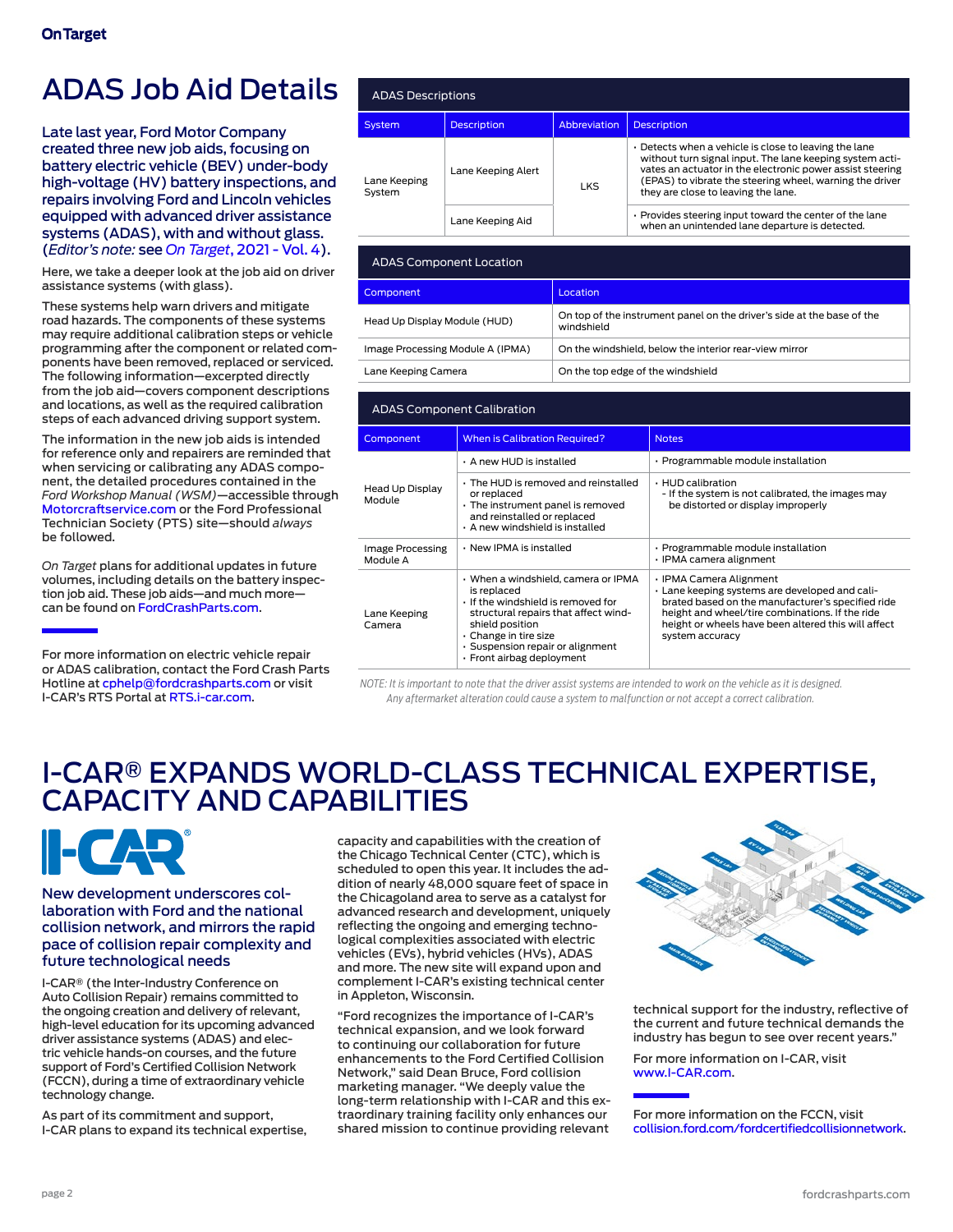# <span id="page-2-0"></span>2022 Ford Maverick: Vehicle-Specific Body Construction

*On Target* is thrilled to begin providing vehicle-specific details on the new 2022 Ford Maverick, the first standard full-hybrid pickup in America(1) and one of the most fuel-efficient trucks on the market.(2) Offering advanced technologies—including Ford Co-Pilot360™—the compact size of the Maverick makes it easy to maneuver and park, yet it still comfortably seats five adults with plenty of storage space.

The Maverick also offers plenty of Built Ford Tough durability and capability. Featuring a payload capacity of 1,500 lbs.,<sup>(3)</sup> its standard 2.5-liter full hybrid electric vehicle (FHEV) engine is capable of towing 2,000 lbs.,<sup>(4)</sup> while the optional 2.0-liter EcoBoost® gas engine doubles the towing capability to 4,000 lbs.(5)

Here, we provide a look at the makeup of some of the key exterior components of the Maverick, including the front floor, and center and rear floor.

Please note the following information is intended as a general guideline and is not all-inclusive. For more in-depth repair information on this and other Ford and Lincoln vehicles, consult the Ford Workshop Manual, found at [Motorcraftservice.com](https://www.motorcraftservice.com/Home/SetCountry?returnUrl=%2F).

For more information, refer to **Section 501-26: Body Repairs – Vehicle Specific Information and Tolerance Checks, Description and Operation**.

#### Body

The body of the 2022 Ford Maverick consists of the following:

- Front frame rails constructed of dual-phase (DP) 600 high-strength steel
- Rear frame rails constructed of boron ultra-high-strength steel
- Fender reinforcement tube constructed of dual-phase (DP) 800 high-strength steel
- Fender apron assembly constructed of dual-phase (DP) 600 highstrength steel
- Unibody structure constructed of boron, dual-phase (DP) and highstrength steels
- Body structure constructed of boron, dual-phase (DP) and highstrength steels
- Roof panel reinforcements constructed of dual-phase (DP) 800, mild and high-strength low-alloy (HSLA) steel
- Bolted, removable front fenders, hinged doors and hood
- Bodyside outer panels constructed of mild steel
- Mastic pads used on floor pan for sound deadening

#### Bumper Beams

Bumper beams are typically constructed of high-strength (HS) or strongerclass steel. If the bumper beam shows evidence of a kink or tear it is not repairable and must be replaced. The use of heat to repair these components is not allowed and will result in weakening the component. Minor damage may be corrected through cold straightening only.

*On Target* plans to include more construction details on the Maverick in future volumes.

For more information on the Maverick, or any Ford or Lincoln vehicle, contact the Ford Crash Parts Hotline at [cphelp@fordcrashparts.com](mailto:cphelp%40fordcrashparts.com?subject=) or visit I-CAR's RTS Portal at [RTS.i-car.com](https://rts.i-car.com/).

- (1) Limited availability. See dealer for available inventory stock.
- (2) EPA-estimated 42 city/33 hwy/37 combined mpg. Actual mileage will vary.
- (3) Max payload varies and is based on accessories and vehicle configuration. See label on door jamb for carrying capacity of a specific vehicle.
- (4) Max towing varies based on cargo, vehicle configuration, accessories and number of passengers.
- (5) Available 4K towing with available 2.0L EcoBoost® engine and available 4K tow package. Max towing varies based on cargo, vehicle configuration, accessories and number of passengers.



#### Front Floor **(Figure 1)**

| Item | <b>Description</b>           | <b>Steel Type</b>                    |
|------|------------------------------|--------------------------------------|
| 1    | Tunnel reinforcement         | Boron steel                          |
| 2    | Front upper crossmember      | Dual-phase (DP) 600 steel            |
| 3    | Crossmember assembly         | Dual-phase (DP) 600 steel            |
| 4    | Bracket support              | leetz bliM                           |
| 5    | Crossmember assembly         | Dual-phase (DP) 600 steel            |
| 6    | Front upper crossmember      | Dual-phase (DP) 600 steel            |
| 7    | Floor pan assembly           | leetz bliM                           |
| 8    | Reinforcement                | Dual-phase (DP) 600 steel            |
| 9    | I ower side member extension | Dual-phase (DP) 600 steel            |
| 10   | Side member floor            | Boron steel                          |
| 11   | Bracket support              | High-strength low-alloy steel (HSLA) |
| 12   | Reinforcement                | Dual-phase (DP) 600 steel            |
| 13   | Lower side member            | Dual-phase (DP) 600 steel            |
| 14   | Side member                  | Boron steel                          |



#### Center and Rear Floor **(Figure 2)**

| Item | <b>Description</b>        | <b>Steel Type</b>                        |
|------|---------------------------|------------------------------------------|
| 1    | Rear floor panel          | High-strength low-alloy (HSLA) 300 steel |
| 2    | Rear floor cross member   | High-strength low-alloy (HSLA) 420 steel |
| 3    | Reinforcement             | High-strength low-alloy (HSLA) 420 steel |
| 4    | Rear side member          | Boron steel                              |
| 5    | Floor side inner panel    | Boron steel                              |
| 6    | Center floor pan assembly | Boron and mild steel                     |
| 7    | Floor crossmember         | High-strength low-alloy (HSLA) 300 steel |
| 8    | Crossmember               | Dual-phase (DP) 600 steel                |
| 9    | Crossmember               | Dual-phase (DP) 600 steel                |
| 10   | Spare wheel support       | High-strength low-alloy (HSLA) 340 steel |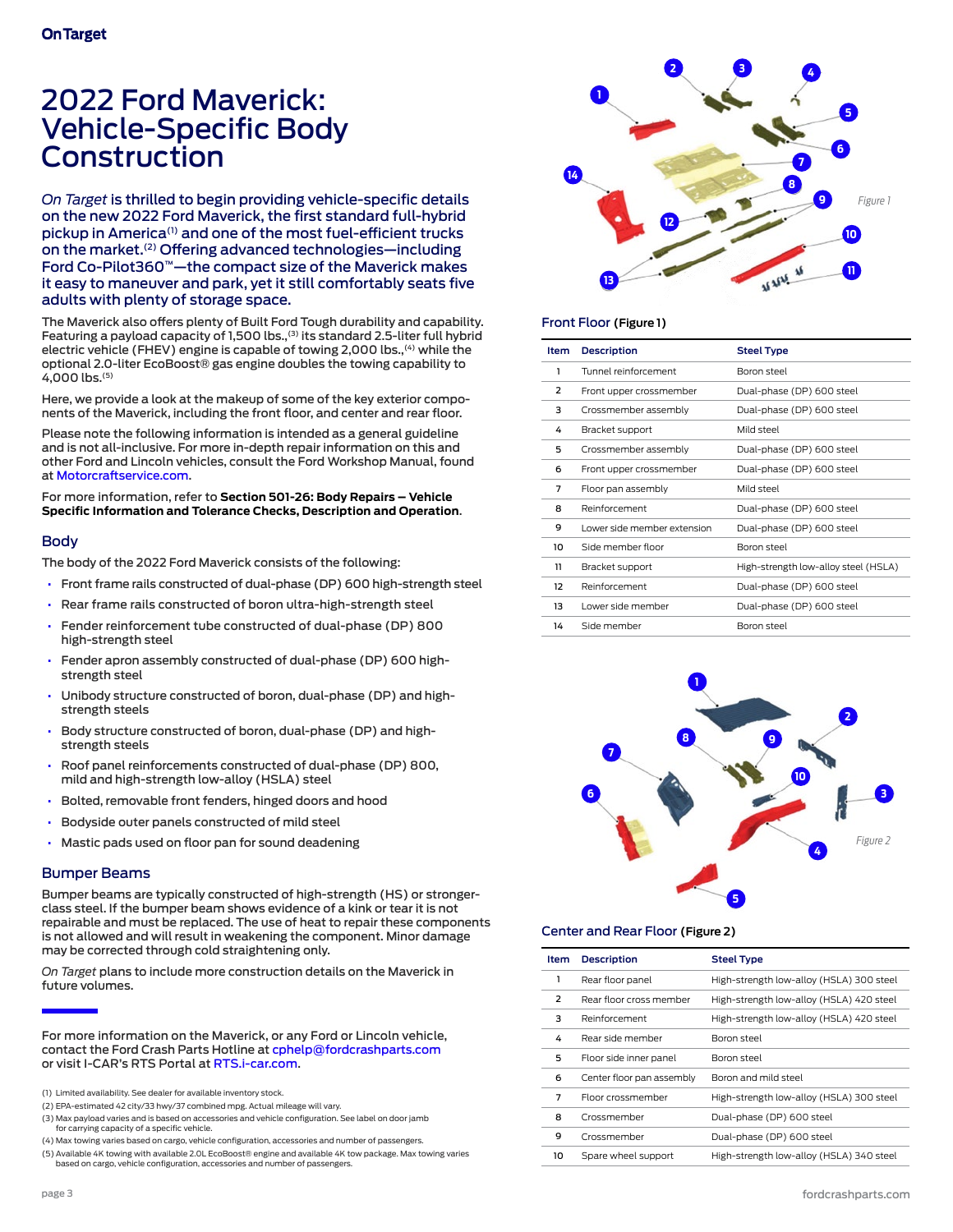# <span id="page-3-1"></span>More Details on Blind Spot Information System (BLIS®)

We continue our series on how Ford BLIS® operates, this time examining how BLIS® works with trailer tow, taken directly from the *Ford Workshop Manual*. For earlier installments, see previous issues of *On Target*, available at [FordCrashParts.com.](https://fordcrashparts.com/on-target/)

Please note the following information is intended as a general guideline and is not all-inclusive. For more in-depth repair information on this and other Ford and Lincoln vehicles, consult the *Ford Workshop Manual*, found at [Motorcraftservice.com.](http://Motorcraftservice.com)

For more information, consult **Section 419-04: Side and Rear Vision – Description and Operation**.

## BLIS® with Trailer Tow

## **NOTES:**

- BLIS® with Trailer Tow is an extended feature of BLIS® and depends on the proper functionality of BLIS®.
- The transmission needs to be in park (P) to select a specific trailer or to input the needed measurements into the instrument panel cluster (IPC) message center.
- BLIS® with Trailer Tow only functions with a conventional trailer. If 5th wheel or gooseneck is selected, then BLIS® and cross-traffic alert (CTA) functions will turn off.

BLIS® with Trailer Tow can be turned off through the IPC message center. This also occurs automatically when the BLIS® is turned off.

#### **The following steps should be performed when setting up a trailer through the IPC message center:**

- Select the type of trailer: conventional, 5th wheel or gooseneck. If 5th wheel or gooseneck is selected, then BLIS® and CTA functions will turn off.
- Select whether the width of the new trailer is less than or equal to 2.6 m (8.5 ft).
- Enter the length of the new trailer, as measured between the trailer ball hitch and the back of the trailer. BLIS® with Trailer Tow should turn on and CTA turn off. However, if the trailer length is entered as three feet, then CTA will remain on (three foot length is reserved for bike racks and cargo racks).

When the trailer is first connected, a "Trailer connected" message appears in the IPC message center. When connecting to a four-pin trailer connector, the brake pedal must be depressed immediately afterwards to get the message. If a preset trailer exists in the IPC, then BLIS® with Trailer Tow automatically receives preset trailer information. If the trailer is not preset,



then select the correct trailer from the IPC menu or add a new trailer with the correct dimensions.

If there are no trailers listed in the IPC, then the IPC automatically requests trailer information. If at this point the driver exits the message center menus, then BLIS® and CTA automatically turn off. Otherwise, the driver must add new trailer information through the IPC.

False alerts are also possible with a truck and trailer operating with BLIS® with Trailer Tow. If the ignition is cycled, the system will continue to function using the last trailer selected.

BLIS® with Trailer Tow is designed to work with any trailer whose front width is 2.6 m (8.5 ft) or less with a total length from the trailer hitch ball to the rear of the trailer of up to 10 m (33 ft). Different trailers may cause a slight change in performance as outlined below.

- Large box trailers may cause false alerts to trigger when driving next to buildings or near parked cars.
- A false alert may occur while making a 90-degree turn.
- Trailers that are 2.6 m (8.5 ft) wide at the front and have a total length greater than 6 m (20 ft) may have delayed alerts from passing vehicles when the vehicle is passing at high speed.
- A box trailer with a front width that is 2.6 m (8.5 ft) may cause early alerts when overtaking a vehicle.

Additional information on BLIS®—as well as information on proper ADAS functionality, features and proper repairs—will continue in future installments of *On Target*.

For questions on this or the proper repair of any Ford or Lincoln vehicle, contact the Ford Crash Parts Hotline at [cphelp@fordcrashparts.com](mailto:cphelp%40fordcrashparts.com?subject=) or visit I-CAR's RTS Portal at [RTS.i-car.com.](https://rts.i-car.com/)

# <span id="page-3-0"></span>**Supplemental** Restraint System Component **Descriptions**

The Supplemental Restraint Systems (SRS) section from the *Ford Workshop Manual* details many complex and important repair procedures, notes and information that all repairers should know about. Here, *On Target*  follows up with more component descriptions and definitions it began late last year ([2021 - Vol. 4\)](https://fordcrashparts.com/wp-content/uploads/2021/12/On-Target-2021-Vol.-4-FINAL2-12-15-21.pdf), utilizing the F-150 as an example vehicle

Please note the following information is intended as a general guideline and is not all-inclusive. For more in-depth repair information on this and other Ford and Lincoln vehicles, consult the *Ford Workshop Manual*, found at [Motorcraftservice.com.](https://www.motorcraftservice.com/Home/SetCountry?returnUrl=%2F)

**Section 501-20B: Supplemental Restraint System – Description and Operation**

## **COMPONENT DESCRIPTIONS**

## Seatbelt Buckle Sensor

The seatbelt buckles contain integrated sensors that are Hall-effect switches. The seatbelt buckle sensors are serviced with the seatbelt buckle.

On vehicles equipped with rear inflatable seatbelts, the buckle at each rear, outboard seating position includes the seatbelt buckle sensor and seatbelt inflator. The rear seatbelt buckle is serviced only as an assembly with the sensor and inflator.

## Seat Position Sensor

The seat position sensor is a Hall-effect sensor that indicates the position of the seat along the seat track. The sensor detects the presence of a shunt bracket on the track, indicating the seat has moved past a certain point in the adjustment range.

## Side-Impact Sensor – Front Door

The front door side-impact sensors monitor air pressure within the door to detect certain crashes, such as a side impact. Mounting position and orientation is critical for correct operation of the front door side-impact sensors.

## Side-Impact Sensor – Second Row (SuperCab and SuperCrew only)

The second-row side-impact sensors measure acceleration (g-rate) and are hardwired to the restraints control module (RCM). Mounting position and orientation are critical for correct operation of the second-row side-impact sensors.

Additional details on SRS repairs from the *Ford Workshop Manual* will continue in future volumes of *On Target*, focusing on clockspring adjustments, de-powering and re-powering the vehicle, pyrotechnic device disposal and more.

For questions on this or the proper repair of any Ford or Lincoln vehicle, contact the Ford Crash Parts Hotline at [cphelp@fordcrashparts.com](mailto:cphelp%40fordcrashparts.com?subject=).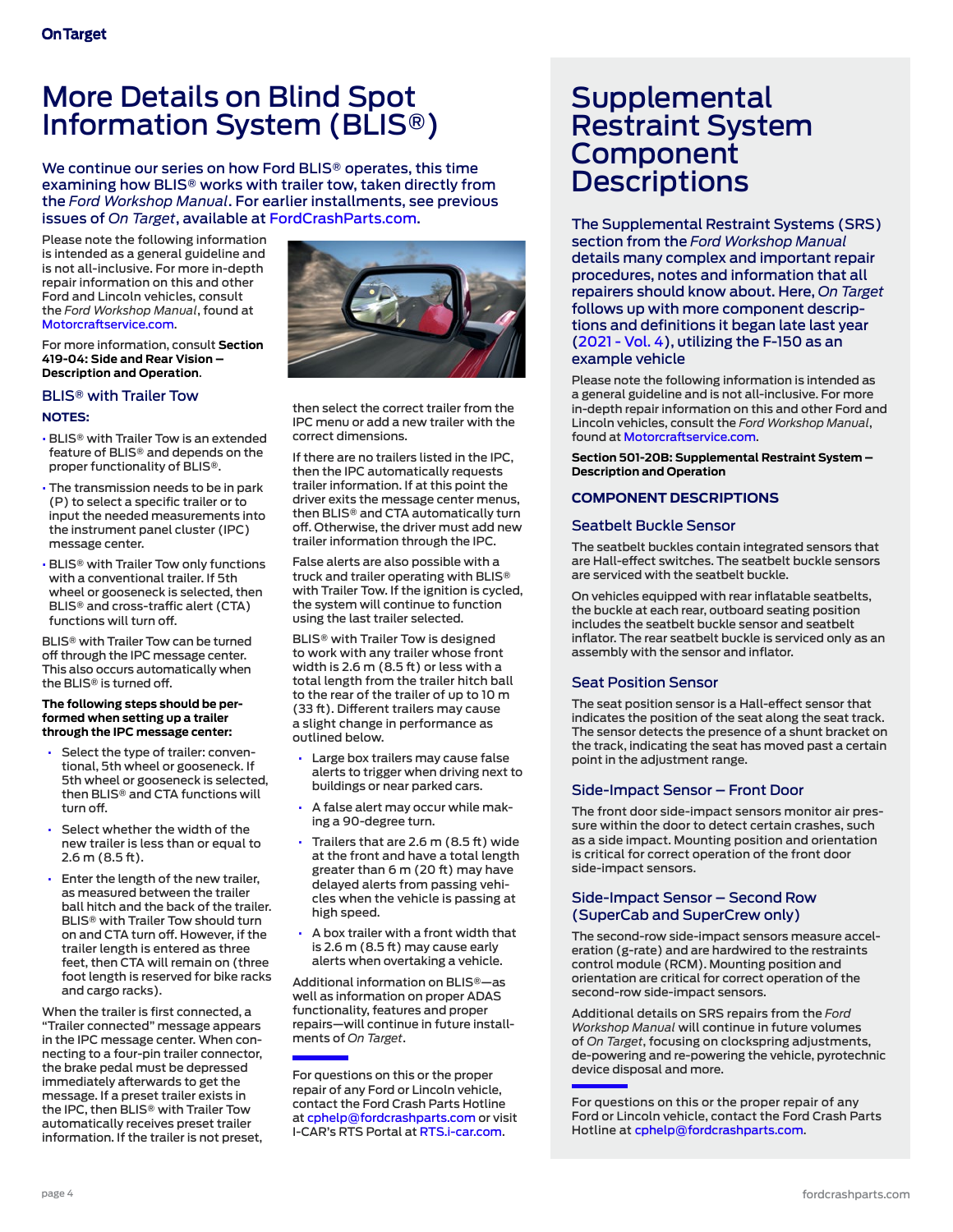# Ford F-150 Box Assembly Procedure

## *On Target* provides additional updates regarding the recently detailed procedure on assembling an entire box assembly for the 2015 – 2020 Ford F-150.

This comprehensive procedure combines all 13 individual repair procedures into a chronological, step-by-step order. This specific build procedure can be found in **Section 501-30: Rear End Sheet Metal Repairs, General Procedures, Pickup Bed Assembly**, and is available on [Motorcraftservice.com](http://Motorcraftservice.com).

[8-foot pickup bed shown. 5.5-foot and 6-foot pickup beds similar.]

**NOTE:** To assure correct pickup bed component alignment, all steps must be performed working from a solid, stable and level support base.

The previous steps involved preparing the emerging box assembly to be fitted with the outer body-side panels, which is where this installment picks up.

**1. On both sides of the box assembly, apply** 



**metal bonding adhesive (LORD Fusor® 108B; Motorcraft® Metal Bonding Adhesive TA-1-B;TA-1;TA-1-B, 3M™ 08115).**

- **2. Install, properly position, and, using the locking pliers, clamp the outer body-side panel into place (on both sides).**
- **3. On both sides, use the 6.5mm drill bit to drill guide holes, and, using the rivet gun, install blind rivets (part #W707638-S900C). [Figures 1 and 2]**



Questions on this, or the proper repair of any Ford or Lincoln vehicle, can be sent to [cphelp@fordcrashparts.com](mailto:cphelp%40fordcrashparts.com?subject=).



**4. On both sides, use the 6.5mm drill bit to drill guide holes, and, using the rivet gun, install blind rivets (part #W702512-S900C). [Figure 3]**



This now prepares the box assembly for NVH foam sealant and the inclusion of additional braces, which will be covered in the next installment of *On Target*.

# <span id="page-4-0"></span>Front Subframe: Lincoln Aviator / Ford Explorer

*On Target* provides an additional deep-dive into the 2020-current Lincoln Aviator/Ford Explorer, taking an in-depth look at the multi-step repair process involved in removing the vehicle's front subframe.

Please note that the following repair information and steps are intended as a guideline and are not all-inclusive. For more in-depth repair information on this and other Ford and Lincoln vehicles, consult the *Ford Workshop Manual*, found at [Motorcraftservice.com](https://www.motorcraftservice.com/Home/SetCountry?returnUrl=%2F).

**NOTICE:** Suspension fasteners are critical parts that affect performance of vital components and systems. Failure of these fasteners may result in major service expense. Use the same or equivalent parts if replacement is necessary. Do not use a replacement part of lesser quality or substitute design. Tighten fasteners as specified.

**NOTE:** The previous installment concluded after separating the steering column shaft coupler from the electronic power assist steering (EPAS) gear, removing the engine front cover bolts, and installing the engine lifting bracket—part #303-050 (T70P-6000)—and the engine support bar (part #303-F070). For more information, see *On Target*[, 2021 - Vol. 4](https://fordcrashparts.com/wp-content/uploads/2021/12/On-Target-2021-Vol.-4-FINAL2-12-15-21.pdf).

- **1. Remove the following items:**
	- **• Front wheels and tires (Section 204-04A)**
	- **• Left-hand catalytic converter (Section 309-00)**

And, if equipped:

- **• Pin-type retainer, bolts and the underbody shield**
- **• Pin-type retainer, bolts and the rear underbody shield (torque: 22 lb. in. / 2.5 Nm)**
- **2. On both sides, remove the wheel arch liner to front subframe retainers.**

**NOTICE:** Use the internal or external hex-holding feature to prevent the ball and stud from turning while removing or installing the stabilizer bar link nuts. The link boot seal must not be allowed to twist while tightening the link nuts or damage to the boot seal will occur.

**3. On both sides of the vehicle:** 

- **• Remove and discard the nut and position the sway bar link aside (torque: 129 ft. lb. / 175 Nm).**
- **• Remove and discard the strut nut and bolt (torque: 210 lb. ft / 285 Nm).**

**NOTICE:** Do not use a hammer to separate the tie rod end from the wheel knuckle or

damage to the wheel knuckle may result. Use care when installing the tie rod separator or damage to the tie rod end boot may occur.

**NOTE:** Use the hex-holding feature to prevent turning of the stud while removing the tie rod end nut.

- **4. On both sides of the vehicle:**
	- **• Remove and discard the tie rod end nut (torque: 52 lb. ft. / 70 Nm).**
	- **• Separate the tie rod end from the wheel knuckle.**
	- **• Remove and discard the front lower arm outboard nut (torque: 66 lb. ft. / 90 Nm).**

#### All-Wheel-Drive Vehicles

**NOTICE:** Failure to remove the AWD front halfshaft during lower control arm removal will cause damage to the front halfshaft.

#### **5. Remove the front halfshaft (Section 205-04).**

*On Target* plans to continue this repair process in future volumes.

For questions on this or the proper repair of any Ford or Lincoln vehicle, contact the Ford Crash Parts Hotline at [cphelp@fordcrashparts.com.](mailto:cphelp%40fordcrashparts.com?subject=)